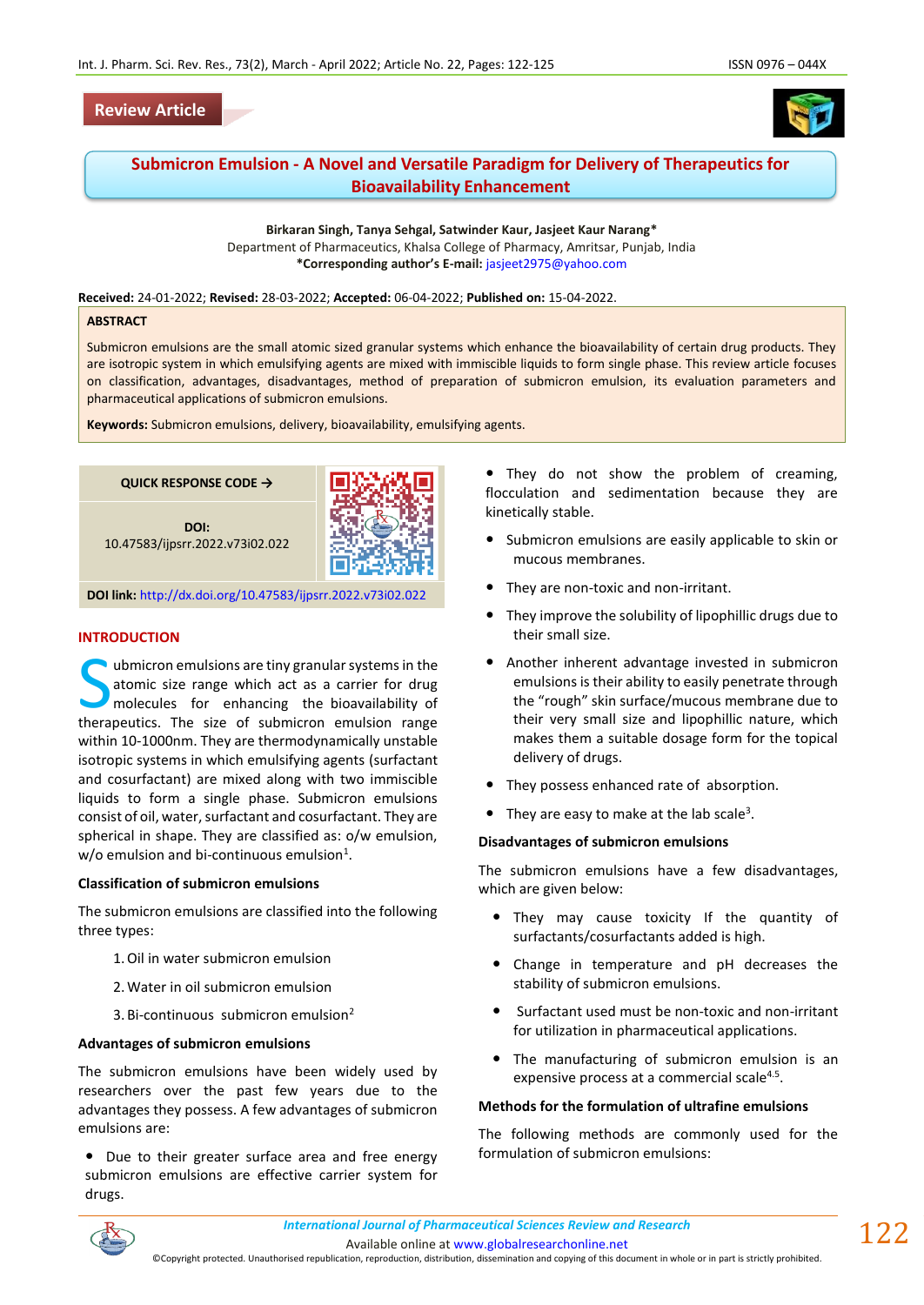- $\triangleright$  High –Energy methods (for lab and industrial preparation)
	- 1. High pressure homogenization
	- 2. Microfluidization
- $\triangleright$  Low-Energy methods (for lab preparation)
	- 1. Solvent evaporation
	- 2. Phase inversion

### *High pressure homogenization method*

The method is used for the preparation of submicron emulsions. In this method, high energy homogenizer is used to make ultrafine emulsions of atomic size ranged up to 1nm. A dispersion of aqueous phase and oily phase is achieved by passing the mixture through a small inlet orifice at very high pressure (500 to 5000 psi) and then the product/formulation is subjected to processes like intense turbulence and hydraulic shear. This results in the formation of submicron emulsions of very low particle size<sup>6</sup>. Figure 1 represents the high pressure homogenization method.



**Figure 1:** High pressure Homogenisor

# *Microfluidization*

It is a mixing technique, in which microfluidizer is used. High-pressure positive displacement pump (500 to 20000psi), is used in this device and this pump subjects the product/formulation to pass through the patented interaction chamber, which consists of 'microchannels', which results in sub- micron emulsion<sup>7</sup>. Figure 2 represents a microfluidizer.



### *Solvent evaporation process*

In this technique, a drug is taken and mixed with lipophillic surfactant. Then the drug surfactant mixture is dissolved in a water immiscible solvent. After this aqueous surfactant is added and continuous stirring is done for some time. Then the formulation is subjected to high pressure homogenization for the formation of submicron emulsions. At the last evaporation of solvent

is done and submicron emulsions are formed<sup>5</sup>. A schematic representation of the process is given in the figure 3.



**Figure 3:** A schematic representation of Solvent evaporation process

### **Phase inversion process**

It is a phenomenon in which o/w type emulsion changes to w/o type due to phase inversion. It is the physical process. This change in a phase can be brought about by shifting the emulsifier affinity from one phase to another, by varying the phase volume ratio, by adding electrolytes and by changing the temperature<sup>1</sup>. The phase inversion method is given in figure 4.



**Figure 4:** Phase inversion method

# **Evaluation parameters for Submicron emulsions**

Evaluation is a very important aspect of formulation development. The following parameters are used for the evaluation of submicron emulsions:

- *Droplet size analysis-* Diffusion method by lightscattering particle size analyzer Coulter LS 230 is used to measure the droplet size. Another method for the determination of particle size is Dynamic Light scattering technique<sup>3</sup>.
- *Viscosity Determination* Viscosity determination is an important parameter for the evaluation of submicron emulsion. It can be done with the help of Brookfield viscometer or a rheometer. Viscosity determination confirms that the system is o/w or w/o emulsion $^1$ .
- *Morphology and structure* Transmission electron microscopy (TEM) is used to study the morphology and structure of the submicron emulsion. Bright field imaging at increasing magnification in combination with diffraction modes can also be used to disclose the size and form of submicron emulsion droplets.



Available online a[t www.globalresearchonline.net](http://www.globalresearchonline.net/)

©Copyright protected. Unauthorised republication, reproduction, distribution, dissemination and copying of this document in whole or in part is strictly prohibited.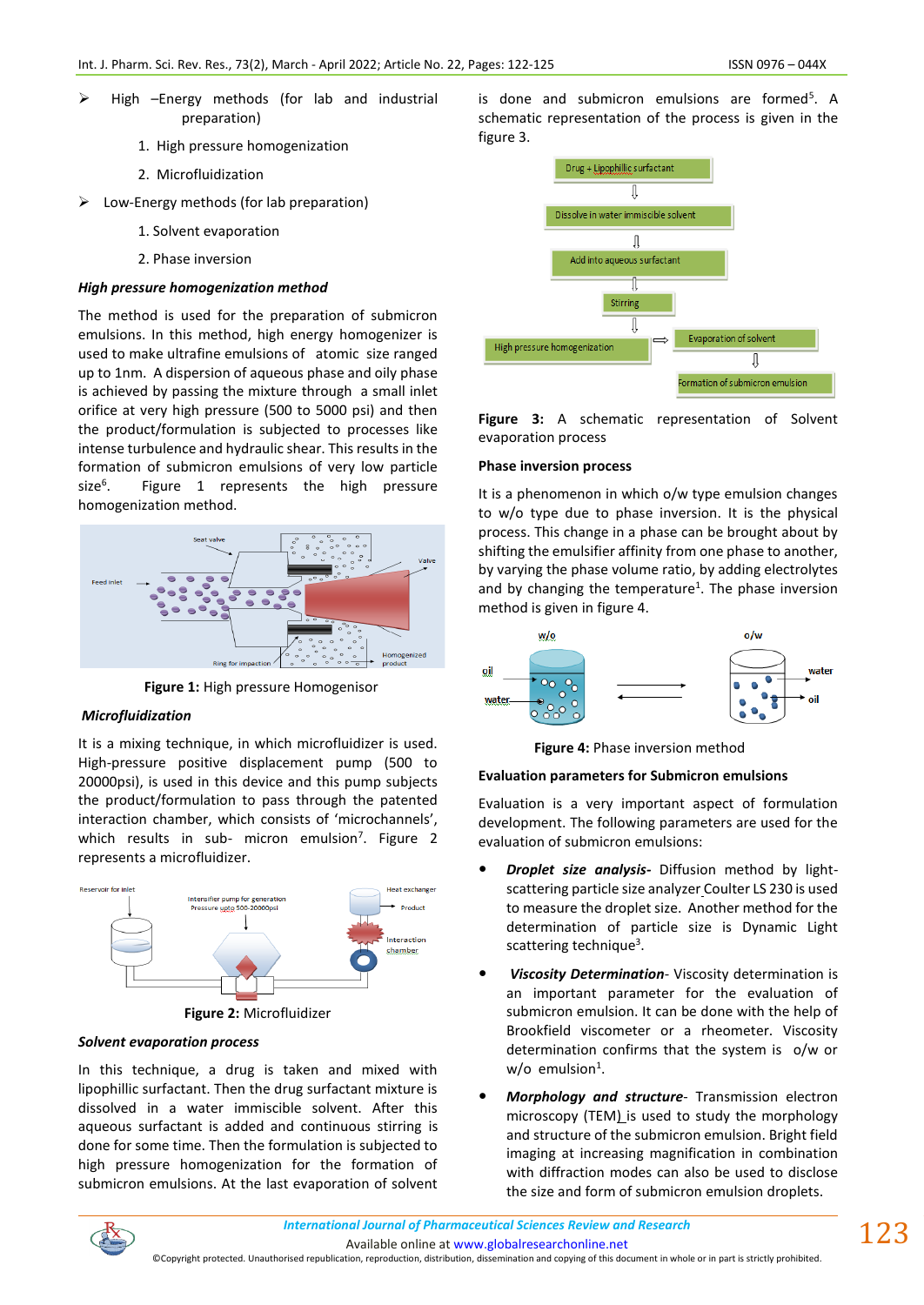- *Zeta potential* It is used to measure the charge on the surface as well as the stability of submicron emulsions. In this technique Zetasizer is used for the determination of surface charge properties. The zeta potential between -30mV to+30mV is desirable<sup>8</sup>.
- **Percentage Transmittance-** UV-Vis spectrophotometer is used to determine the percentage transmittance of prepared submicron emulsion. A clear transparent ultrafine emulsion will have a percentage transmittance value of approximately 100% **<sup>9</sup> .**
- *Polydispersity* The uniformity of droplet size in submicron emulsion is measured as polydispersity. There exists non-uniformity in droplet size of submicron emulsions, if the value of polydispersity is high. The polydispersity value which ranges from 0- 1, signifies monodisperse system and 1 signifies polydisperse system. Zetasizer is used to measure its value $^1$ .
- *Dye Test* In this a water- soluble dye is used and when this dye is added to o/w submicron emulsion, the colour of the whole emulsion changes as the dispersion medium is water. On the other side, if the emulsion is w/o type, then the change in colour takes place only in dispersed phase i.e water and there is no change in colour of whole emulsion. Microscopic examination of this can be done to see the changes that takes place in emulsions<sup>1</sup>.

## **Applications of submicron emulsions**

Submicron size emulsions have been widely used by researchers for their antimicrobial property, as mucosal vaccines, for targeted delivery of drugs which is very important in treatment of diseases like cancer, for the protection of drugs against degradation, for the delivery of cosmetics etc<sup>10,11</sup>.

Table I represents a few applications of submicron emulsions.

| <b>CLASS</b>                                  | <b>Name of Drug</b>    | of<br>submicron<br><b>Type</b><br>emulsion | <b>Uses</b>                                                                                                           | <b>Reference</b><br>no. |
|-----------------------------------------------|------------------------|--------------------------------------------|-----------------------------------------------------------------------------------------------------------------------|-------------------------|
| <b>Antimalarial</b>                           | Primaquine             | Oral submicron emulsion                    | Used to prevent and treat malaria                                                                                     | 12                      |
| <b>ACE Inhibitors</b>                         | Ramipril               | Submicron emulsion                         | Treat heart failure and high blood<br>pressure                                                                        | 13                      |
| <b>NSAIDS</b>                                 | Aceclofenac            | o/w submicron emulsion                     | inflammation<br>pain<br>and<br>Treat<br>in<br>osteoarthritis<br>and<br>rheumatoid<br>arthritis.                       | 14                      |
| <b>Progestins</b><br>(Female<br>Hormone)      | Progesterone           | Lecithin- based submicron<br>emulsion      | It works<br>of<br>hormone<br>as<br>part<br>replacement therapy by decreasing<br>the amount of estrogen in the uterus. | 15                      |
| <b>Antiviral</b>                              | Acyclovir              | $w$ /o/w<br>Multiple<br>submicron emulsion | Decrease pain and speed the healing<br>of sores or blisters in people who have<br>varicella, herpes zoster.           | 16                      |
| <b>NSAIDS</b>                                 | Ibuprofen              | Lipid submicron emulsion                   | Painkiller for backpain, period pain,<br>toothache.                                                                   | 17                      |
| <b>Antiretroviral</b>                         | Lopinavir              | Nanoparticle                               | Help to control HIV infection                                                                                         | 18                      |
| <b>Bioactive</b><br>compound<br>(antioxidant) | Curcumin               | Nanocapsule                                | Antioxidant                                                                                                           | 19                      |
| <b>Anticancer</b>                             | Polymethoxy<br>flavone | Nanocapsule                                | Used to treat cancer                                                                                                  | 20                      |
| <b>Antibiotic</b>                             | Amoxicillin            | w/o submicron emulsion                     | Antibacterial                                                                                                         | 21                      |
| Cardiovascular                                | Ramipril               | o/w submicron emulsion                     | Used to treat hypertension, CHF,<br>stroke and heart attack                                                           | 22                      |
| <b>Antiemetic</b>                             | Granisetron            | Lipid submicron emulsion                   | Used to treat nausea and vomiting in<br>anticancer therapy                                                            | 23                      |

**Table 1:** Examples of some submicron emulsion are given in table below:



Available online a[t www.globalresearchonline.net](http://www.globalresearchonline.net/)